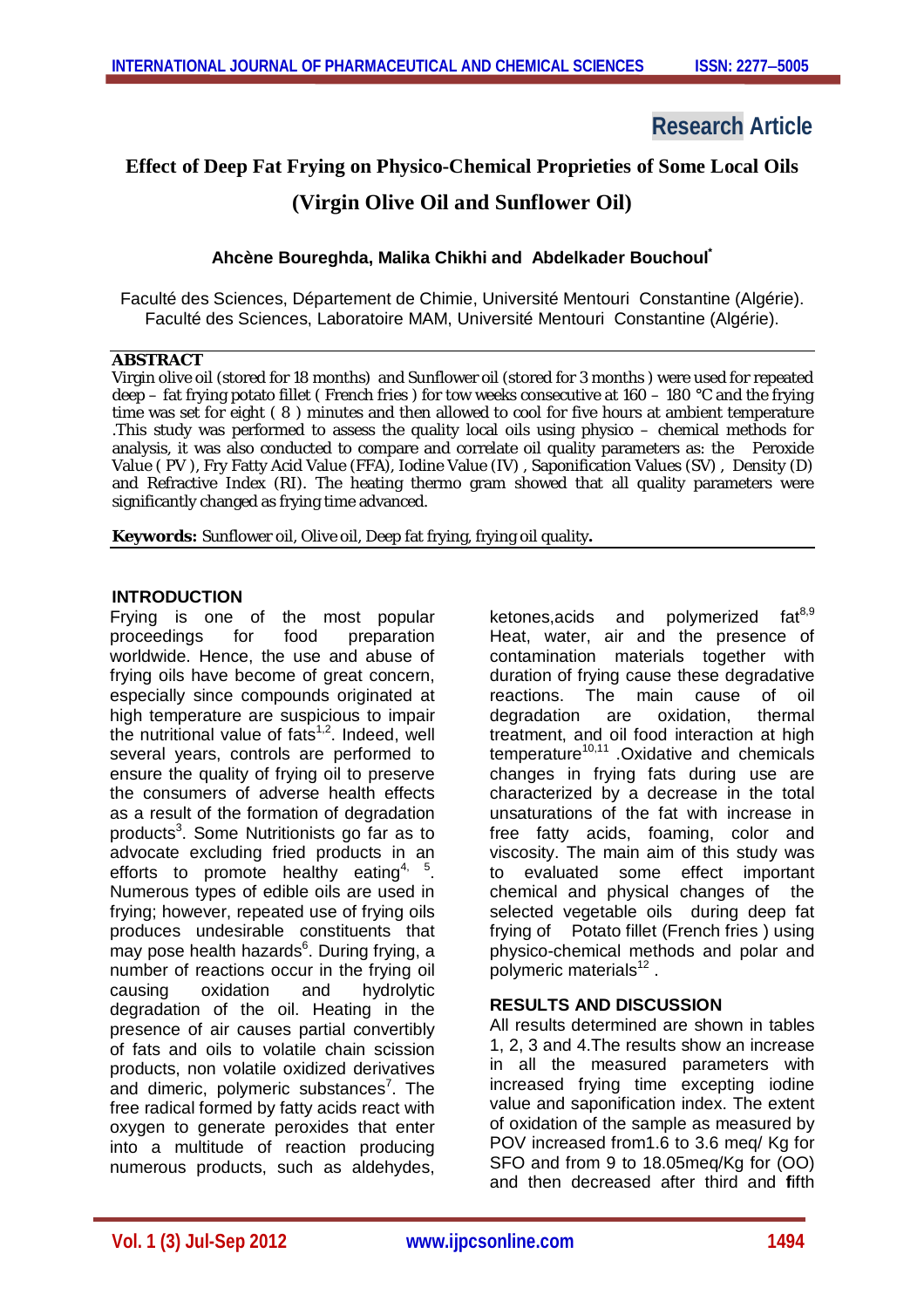frying operation. This could be explained by the fact of these oils were resistant to oxidation up to a point of the heating<sup>13</sup>. The graph in Figure 4 shows the shape of the variation of the index of peroxide depending on number of fries for each oil type, we find that the heating of the oil causes the increase of the index of peroxide at the beginning of cooking to a maximum value (6.75 for the fifth frying cooking oil in SFO and 18.5 to third frying cooking in olive oil). Then there is a decrease. However, FFA of these tow oils were almost same behavior heating but FSO had the low measurement as Figure

1 and table 1 shown The increase of the acidity can be explained by the thermooxidation of oil, this increase, is due to the liberation of fatty acids by hydrolysis which is a change which undergoes the oil during the repeated fryings<sup>14.</sup> The iodine values and saponification for each controlled sample show a decreasing trend for both the oils, as shown in Fig 2 and 3 respectively and table. 1. Similarresults has been reported in soybean, corn and crude rape seed oils [15] specified. It gives information about measurement of the average molecular weight or (chain length) of all the fatty acids presents.

**Table 1: Parameters Values**

| $Nbre$ of frying | <b>Before frying</b> |                |                |                  |
|------------------|----------------------|----------------|----------------|------------------|
| POV(SFO,OO)      | (1.6, 9)             | (2.1, 10.7)    | (3.45, 13)     | (4.2, 18.5)      |
| FFA(SFO,OO)      | (0.06, 0.21)         | (0.09, 0.21)   | (0.14, 0.22)   | (0.18, 0.24)     |
| IV(SFO, OO)      | (130,83.12)          | (84.38,78.04)  | (59, 59)       | (39.97, 39.97)   |
| SV(SFO, OO)      | (193.54,108.03)      | (178.11.150.31 | (172.50,150.31 | (168.30, 112.02) |

**Table 1: (continued)**

| $Nbre$ of frying  |                |                 |              |              |
|-------------------|----------------|-----------------|--------------|--------------|
| POV(SFO.OO)       | (5.56, 15.56)  | (6.75, 12.02)   | $6.25$ (SFO) | 5.8 (SFO)    |
| FFA(SFO.OO)       | (0.21.0.26)    | (0.24, 0.33)    | 0.25 (SFO    | $0.29$ (SFO) |
| IV(SFO, OO)       | (27.28.27.28)  | (20.93, 17.76)  | 14.59 (SFO   | 12(SFO)      |
| <b>SV(SFO,OO)</b> | (140.25.98.70) | (126.22, 42.07) | 126.92(SFO   | 112.20 (SFO) |

The density and refractive index were determined for each oil sample, before and after thermal treatment the physical parameters were determined by picnometer method for density and the refractive index was determined with an Abbe Refractometer ATGO 3T type, the results are presented in **Table 2.**

**Table 2: Density and refractive index**

| N <sup>bre</sup> of fries | <b>Before frying</b> |             |             |              |
|---------------------------|----------------------|-------------|-------------|--------------|
| IR(SFO, OO)               | 1.464.1.463          | 1.465.1.466 | 1.465.1.468 | 1.466, 1.469 |
| D(SFO.OO)                 | 0.916.0.908          | 0.916.0.909 | 0.917.0.910 | 0.917.0.912  |

| <b>Table 2:</b> (Continued) |  |                                                                    |  |  |
|-----------------------------|--|--------------------------------------------------------------------|--|--|
| $Nbre$ of fries             |  |                                                                    |  |  |
| IR $(SFO.OO)$               |  | $(1.466, 1.472 \mid (1.466, 1.475) \mid 1.468$ (SFO)   1.469 (SFO) |  |  |
|                             |  | D(SFO, OO) $(0.918, 0.915) (0.919, 0.916) (0.919$ (SFO) 0.920(SFO) |  |  |

The refractive index of the vegetable oils is increasing during thermal treatment. Biggest influence on the refractive index was observed at the Olive oil seems less stable against thermal treatment. This results was confirmed recently $16$ .

As we can see from table 2 the density of oils has small variations around the initial value, this indicating that the thermal treatment does not affect sensible the density as a result of relatively short period of thermal treatment.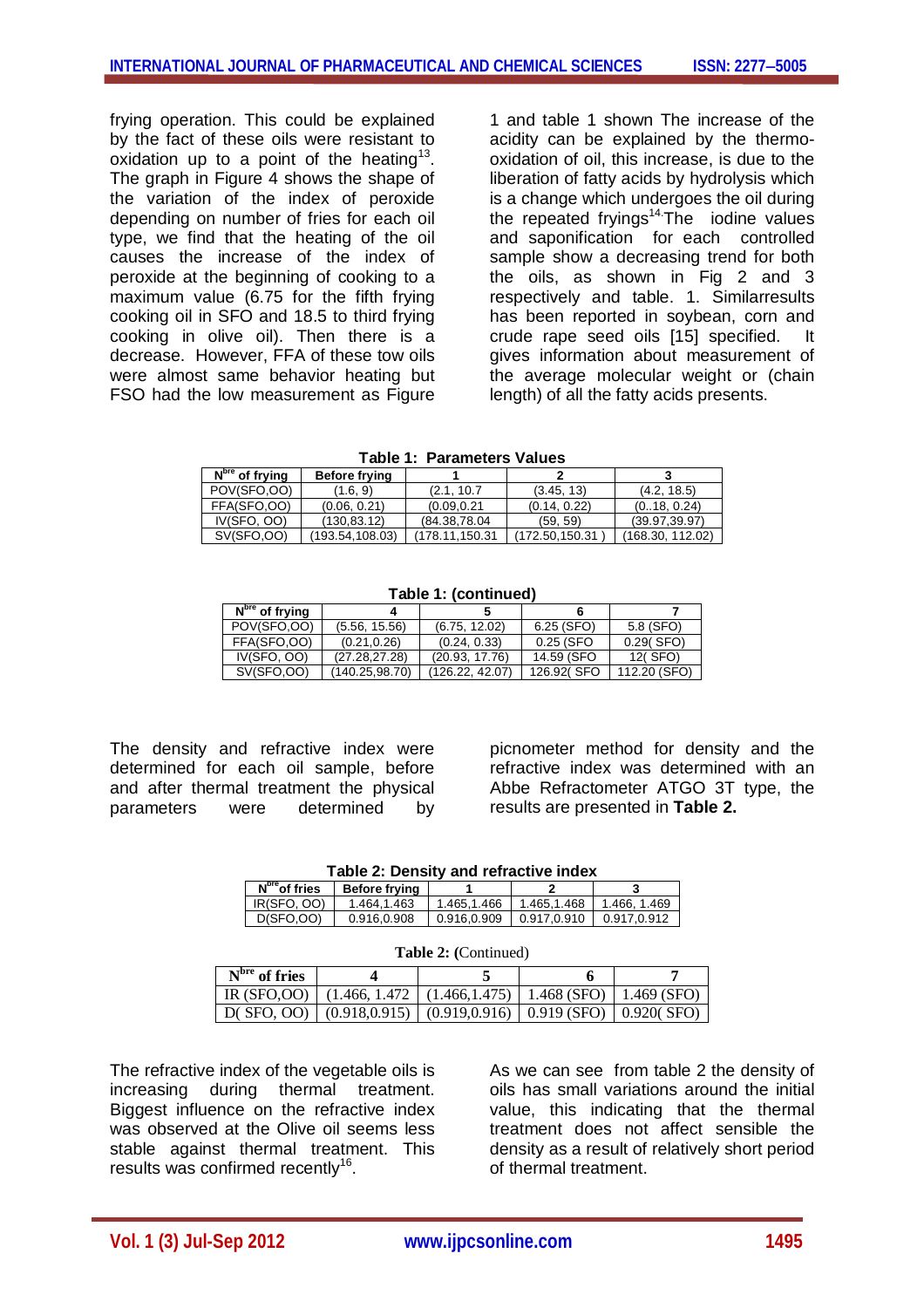#### **EXPERMENTAL**

Our choice is based on olive oil in the coastal region ofElMilia (Algeria), known for its hot and humid climate in summer and cold in winter. The harvest is done traditionally and sunflower oil locallyproduced was taken from supermarket, the main properties of this oil are:refined Sunflower 100%, rich in vitamin E, without cholesterol, temperature maximum 170°C and reused 10 times. They are destined to the seasoning and frying. The potatoes are cut manually then emerged into a vessel containing the hot oil (160-180) with a mass ratio of 1/3 between oil and food (potatoes) for a period of twenty minutes during tow weeks. After each frying, oils were allowed to cool to room temperature and again used for next frying ( 10 times).The peroxide value (POV), free fatty acid (FFA), saponification value (SV) and iodine value were measured according to the method of AFNOR, 1988 [17-18]. For determination of peroxide value (meq/Kg) samples were mixed with mixture of glacial acetic acid and chloroform( 2 :3) reacted with saturated potassium iodide, and titrated with standard  $Na<sub>2</sub>S<sub>2</sub>O<sub>3</sub>$ . For measuring free fatty acids, samples of oils/fat were neutralized with ethanol, using phenolphthalein indicator and titrated with NaOH .The Iodine value(g/100g) determines the degree of unsaturations was found by mixing the samples with  $CCI<sub>4</sub>$ , Wijs solution, potassium iodide and distilled water, and titrated with 0.01  $Na<sub>2</sub>S<sub>2</sub>O<sub>3</sub>$  using starch as indicator. The saponification value is the number of milligrams of potassium hydroxide or sodium hydroxide required to saponify 1g of fat under these conditions.



**Illustration curves**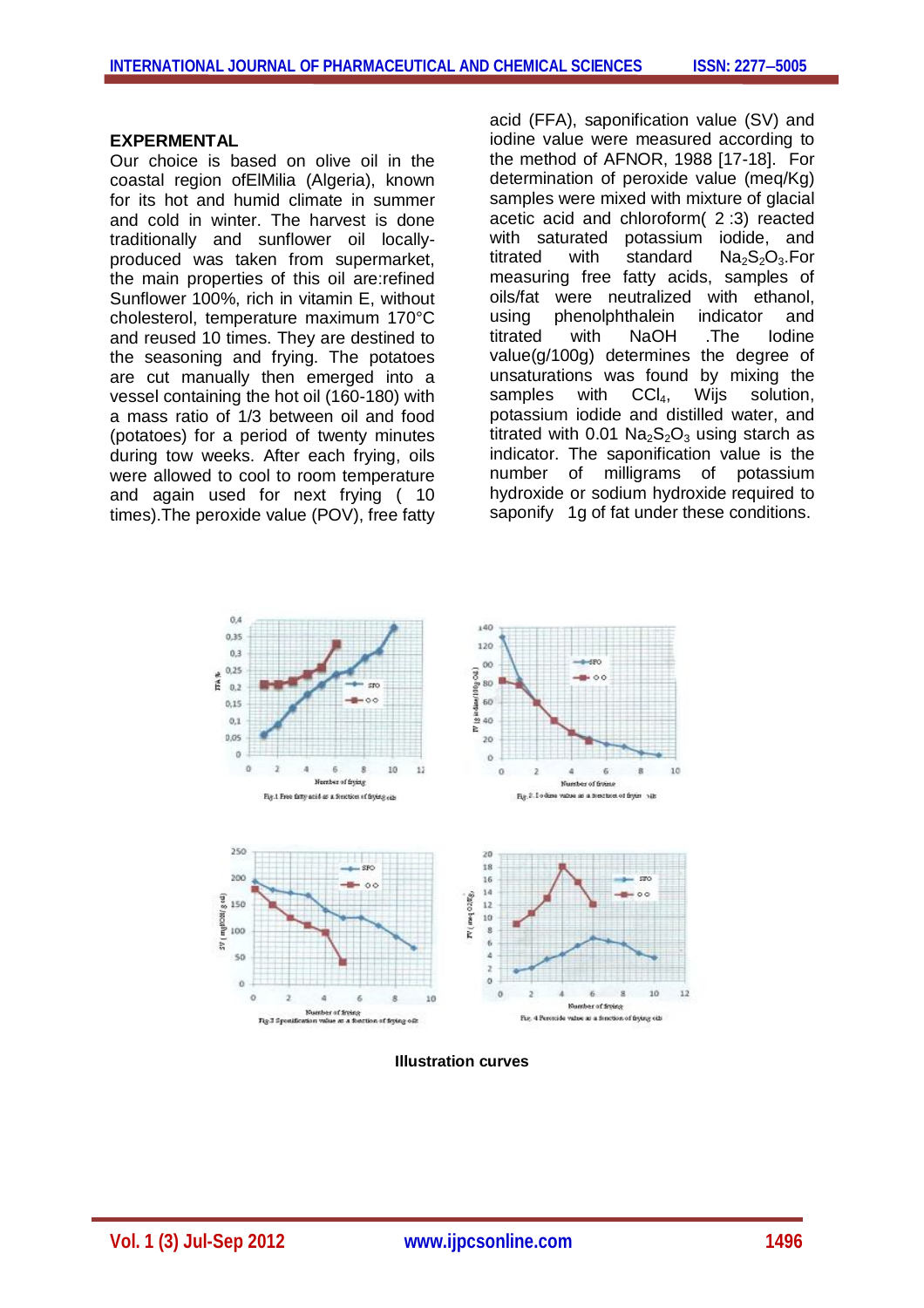#### **CONCLUSION**

During repeated frying foods, there can be observed a normally degradation in the vegetal oils, because of these degradation reactions, a number of physical and chemicals changes occurs in frying oils including increase in density(D), refractive index( RI), free fatty acid content ( FFA), peroxide value(PV) and decrease in saponification value (SV) and iodine value( IV).If the frying process is continued, these materials will undergo further degradation and finally the oil will not be appropriate for frying The physico-chemical parameters of olive oil showed a lower quality of olive oil compared to sunflower oil. The analysis showed that the acidity in olive oil for example reaches a value higher than the Algerian norm (0.3%) in the fifth frying, while in the case of Sunflower oil up to eighth in condition better than normal kitchens. Although some recent studies have shown the contrary[11]. This is due to olive oil contains more oleic acid and less linoleic acid and linoleic acid than other vegetable oils, that is, monounsaturated than polyunsaturated fatty acids. It was found also that cooler regions will yield oils with higher oleic acid than warmer climate. That is, a cool region olive oil may be more monounsaturated in content than a warmer region oil. our statement that the differences in measurements in determining the quality of the oils was mainly due to the method of obtaining oil from the harvest until the arrival at the mill, which are some factors that affect the quality of oils may vary from region to region and even in the same area. We advised the consumer to pay attention to the labels package mentioning the number of fry that depends on the working conditions of each oil..Although some further analysis are necessary to complete this work by other fried foods, cooking with other oils, a sensory analysis that will establish criteria for foods, cooking with other oils, establish criteria for characterizing the flavor of oil and complementary analysis such as:Color, Viscosity, HPLC, FTIR and MIR.

## **Abbreviations**

OO: Olive Oil, SFO: Sunflower Oil, PV: Peroxide Value, IV: Iodine Value, SV: Saponification Value, FFA: Free Fatty Acid, D: Density, RI Refractive Index, MIR: Medium infrared, FTIR: Fourier Transform Infrared Spectroscopy, HPLC: High Pressure Liquid Chromatography.

#### **ACKNOWLEDGEMENTS**

We acknowledge the "Institut *National d'Agronomieet de TechnologieAlimentaire* (INATA) of University Mentouri of Constantine Algeria for providing research facilities.

#### **REFERENCES**

- 1. Amany MM, Basuny, Shaker M, Arafat, Essam and Mohamed M. Bitterness, naturalantioxidants and quality indices of virgin olive oilfromdifferentgrowing areas. J Biol. Chem Environ Sci. 2008;3:423-436.
- 2. Dobarganes MC and Marquez-Ruiz G. Regulation of used frying fats and validity of quick tests for discarding the fats. Grasas y Aceites. 1998;49:331–335.
- 3. Skrokki A. Test used for examining the quality of frying, Fat Science Technology. 1995; 97:384–386
- 4. Sebedio JL, Grandgirard A, Septier C and Prevost J. Etat d'alteration de quelques huiles de friture prélevées en restauration. RevueFrançaise des Corps Gras. 1987; 34 :15–18.
- 5. Croon LB, Rogstad ., Leth T and Kiutamo T. A comparative study of Analytical methods for quality evaluation of frying fat.FetteSeifenAnstrichmittel. 1986;88:87–91.
- 6. Knoth G and Steidly KR. A Comparison of Used Cooking Oils: A Very Heterogeneous
- 7. Feedstoch for Biodiesel, Bioresource Technology. 2009;100(43): 5796-5801.
- 8. Gertz C. Chemical and Physical Parameters as Quality Indicators of used Frying Fats, Euro Lipid Science Technology. 2000;102:566-572.
- 9. Basuny AMM., Arafat SM and SL Nasef. Utilization of ostrich oil in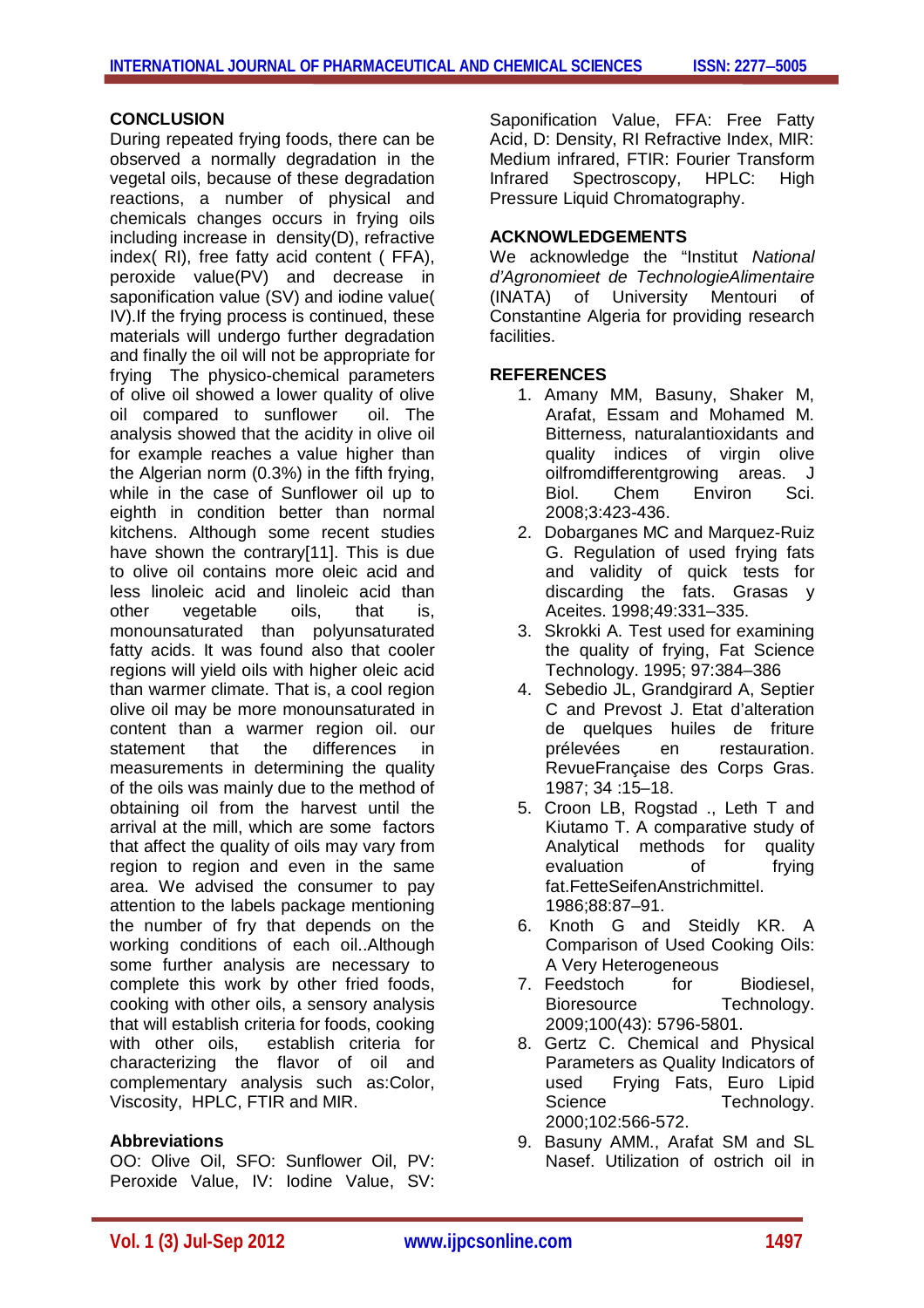foods, Int. Res. J. Biochem. Bioinform. 2011;2:199-208.

- 10.Arafat SM, Amany MM, Basuny and ME Ali. Bioactive components changes during processing method of table olives. J. Biol. Chem. Environ.2008; 1: 171-186.
- 11.Stevenson SG, Vaisey-Genser M and Eskin NAM. Quality Control in the use of Frying Oils, JAOCS. 1984; 61:1102-1108
- 12. Choe E and Min DB. Chemistry of Deep-Fat Frying Oil, Journal of Food Science,. 2000;72: 78-86.
- 13. Aladedunye FA and Przbylski R. Protecting Oil During Frying: A Comparative Study, Eur.J.Lipid Sci. Tech. 2009;111:893-901.
- 14. White P Jet and Miller LA. Possibilités et Lumites des Controles de la pureté des huiles alimentairesfluides". Revue Français des corps gras. 2000 ;8(65) : 1334- 1338.
- 15.Basuny,MMA, Mostafa MMD and MA Shaker. Relationship between chemical composition and sensory evaluation of potato chips made from six potato varieties with emphasis on the quality of fried sunflower oil. World J. Diary and Food Sci.2009;4:193-200.
- 16.Basuny AMM, Mostafa DMM and Azouz A. Supplementation of polyunsaturated oils with lycopene as natural antioxidant and antipolmerization during heating process. Minia J Agric. Re. Dev. 2006;26:449-469.
- 17. Hashem AH,. Basuny AMM, Abulfadel MM and Ehbaset SW . Effect of blending process on physico-chemical properties of local and imported cow butter fats with palm oil and palm stearin blends. J. Bio. Chem. Envvir. Sci. 2009;4:289-309.
- 18.AFNOR. Association française de normalisation, 1988, « Corps gras-<br>graines oléagineuses- produits graines oléagineusesdérivés », 4ème édition, Paris, 1988 ;125-159.
- 19. Mostafa DMM and Basuny AMM. Effect of blending some oils on physical and chemical properties

and trans fatty acids formation during heating process. Minia J Agric Res Dev. 2000; 24:801-806.

- 20.Amany MM, Basuny, Shaker M, Arafat, Essam and Mohamed M. Bitterness, naturalantioxidants and quality indices of virgin olive oilfromdifferentgrowing areas. J Biol. Chem Environ Sci. 2008;3:423-436.
- 21. Dobarganes MC and Marquez-Ruiz G. Regulation of used frying fats and validity of quick tests for discarding the fats. Grasas y Aceites. 1998;49:331–335.
- 22.Skrokki A. Test used for examining the quality of frying, Fat Science Technology. 1995; 97:384–386
- 23.Sebedio JL, Grandgirard A, Septier C and Prevost J. Etat d'alteration de quelques huiles de friture prélevées en restauration. RevueFrançaise des Corps Gras. 1987; 34 :15–18.
- 24. Croon LB, Rogstad ., Leth T and Kiutamo T. A comparative study of Analytical methods for quality evaluation of frying fat.FetteSeifenAnstrichmittel. 1986;88:87–91.
- 25. Knoth G and Steidly KR. A Comparison of Used Cooking Oils: A Very Heterogeneous
- 26. Feedstoch for Biodiesel, Bioresource Technology. 2009;100(43): 5796-5801.
- 27. Gertz C. Chemical and Physical Parameters as Quality Indicators of used Frying Fats, Euro Lipid Science Technology. 2000;102:566-572.
- 28.Basuny AMM., Arafat SM and SL Nasef. Utilization of ostrich oil in foods, Int. Res. J. Biochem. Bioinform. 2011;2:199-208.
- 29.Arafat SM, Amany MM, Basuny and ME Ali. Bioactive components changes during processing method of table olives. J. Biol. Chem. Environ.2008; 1: 171-186.
- 30.Stevenson SG, Vaisey-Genser M and Eskin NAM. Quality Control in the use of Frying Oils, JAOCS. 1984; 61:1102-1108